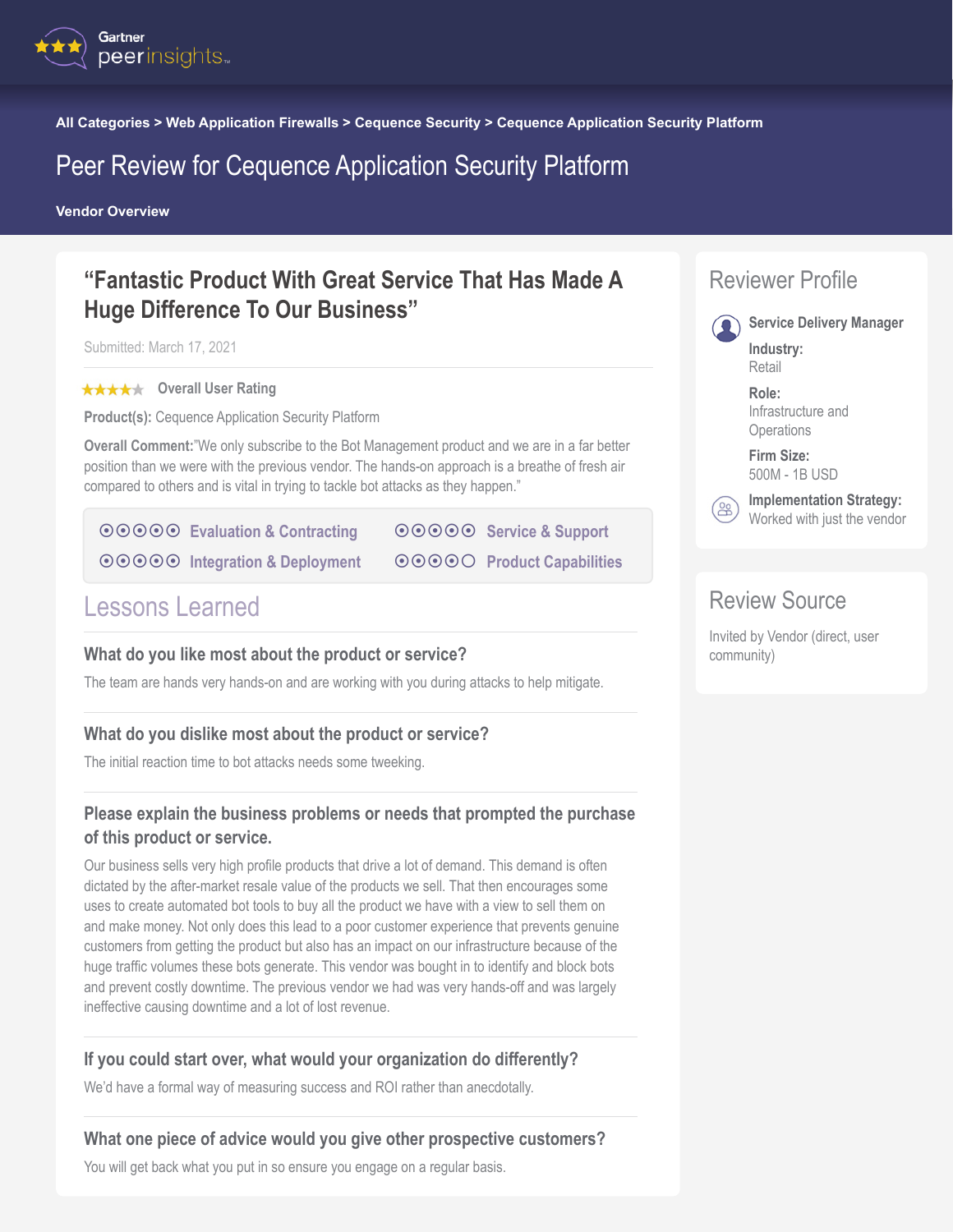# <span id="page-1-0"></span>Evaluation & Contracting

#### **Why did you purchase this product or service?**

- Improve customer relations/service
- Drive revenue growth
- Create internal/operational efficiencies
- Improve business process outcomes

#### **What were the key factors that drove your decision?**

- Strong services expertise
- Product functionality and performance

### **Which other vendors did you consider in your evaluation?**

Akamai

# Integration & Deployment **Access 2018** and  $\bullet \bullet \bullet \bullet \bullet$

### **Version number(s) currently in use in your organization**

n/a

**How extensively is this product being used in your organization?**

Specific divisions, regions, or business units

**When was this product or service deployed at your organization?** 2020

**How long did your deployment take?**

0 - 3 months (<3)

### **What was your implementation strategy?**

Worked with just the vendor

# Service & Support ¤¤¤¤¤